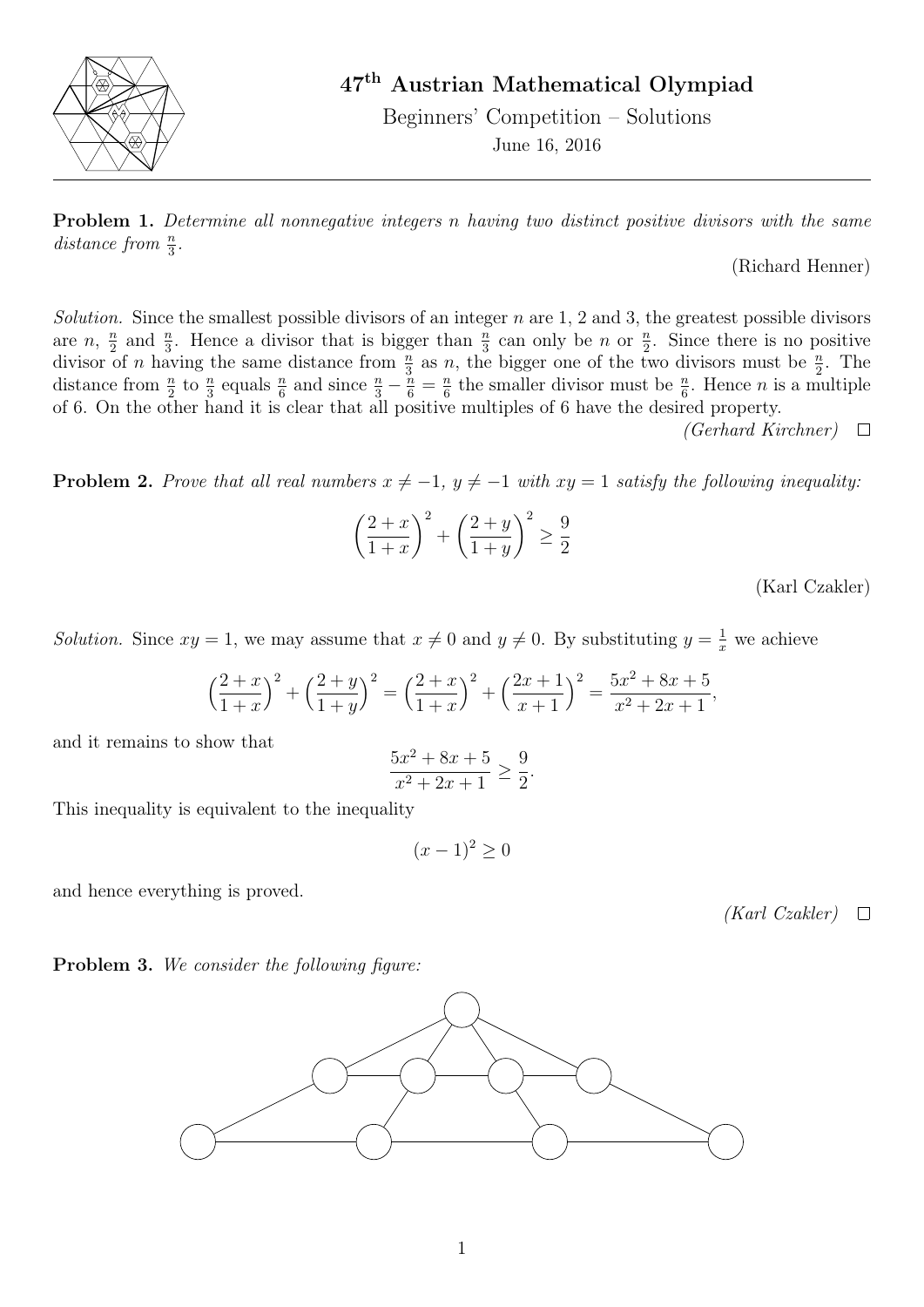We are looking for labellings of the nine fields with the numbers 1, 2,  $\ldots$ , 9. Each of these numbers has to be used exactly once. Moreover, the six sums of three resp. four numbers along the drawn lines have to be be equal.

Give one such labelling.

Show that all such labellings have the same number in the top field.

How many such labellings do there exist? (Two labellings are considered different, if they disagree in at least one field.)

<span id="page-1-2"></span><span id="page-1-1"></span><span id="page-1-0"></span>(Walther Janous)

Solution. We denote the numbers in the fields of the figure by the following variables:



We denote the common value of the six sums by  $s$  and we get the following system of equations:

$$
a+b+f=s,\tag{1}
$$

$$
a + c + g = s,\tag{2}
$$

$$
a + d + h = s,\tag{3}
$$

<span id="page-1-6"></span><span id="page-1-5"></span><span id="page-1-4"></span><span id="page-1-3"></span>
$$
a + e + i = s,\tag{4}
$$

$$
b + c + d + e = s,\tag{5}
$$

$$
f + g + h + i = s,\tag{6}
$$

$$
a+b+c+d+e+f+g+h+i = 1+2+\ldots+9 = 45. \tag{7}
$$

By adding the equations [\(1\)](#page-1-0)–[\(4\)](#page-1-1) and subtracting [\(5\)](#page-1-2) and [\(6\)](#page-1-3), we achieve  $4a = 2s$ , i.e.  $a = \frac{s}{2}$  $\frac{s}{2}$ . To this we now add  $(5)$  and  $(6)$  and using  $(7)$  we get

$$
\frac{s}{2} + s + s = a + b + c + d + e + f + g + h + i = 45.
$$

This means  $s = 18$  and  $a = 9$ . Equations [\(1\)](#page-1-0)–[\(6\)](#page-1-3) now take the form

$$
b + f = c + g = d + h = e + i = 9,
$$
\n(8)

$$
b + c + d + e = f + g + h + i = 18.
$$
\n(9)

From [\(8\)](#page-1-5) it follows that  $\{\{b, f\}, \{c, g\}, \{d, h\}, \{e, i\}\} = \{\{1, 8\}, \{2, 7\}, \{3, 6\}, \{4, 5\}\}.$ 

If we search for solutions satisfying  $\{b, f\} = \{1, 8\}, \{c, g\} = \{2, 7\}, \{d, h\} = \{3, 6\}, \{e, i\} = \{4, 5\},$  we see that equation [\(9\)](#page-1-6) can be fulfilled neither with  $b = 1, c = 2$  nor with  $b = 8, c = 7$ .

From these considerations we get the solutions  $(a, b, c, d, e, f, g, h, i) = (9, 1, 7, 6, 4, 8, 2, 3, 5)$  and  $(9, 8, 2, 3, 5, 1, 7, 6, 4)$ . For instance we have the following labelling: